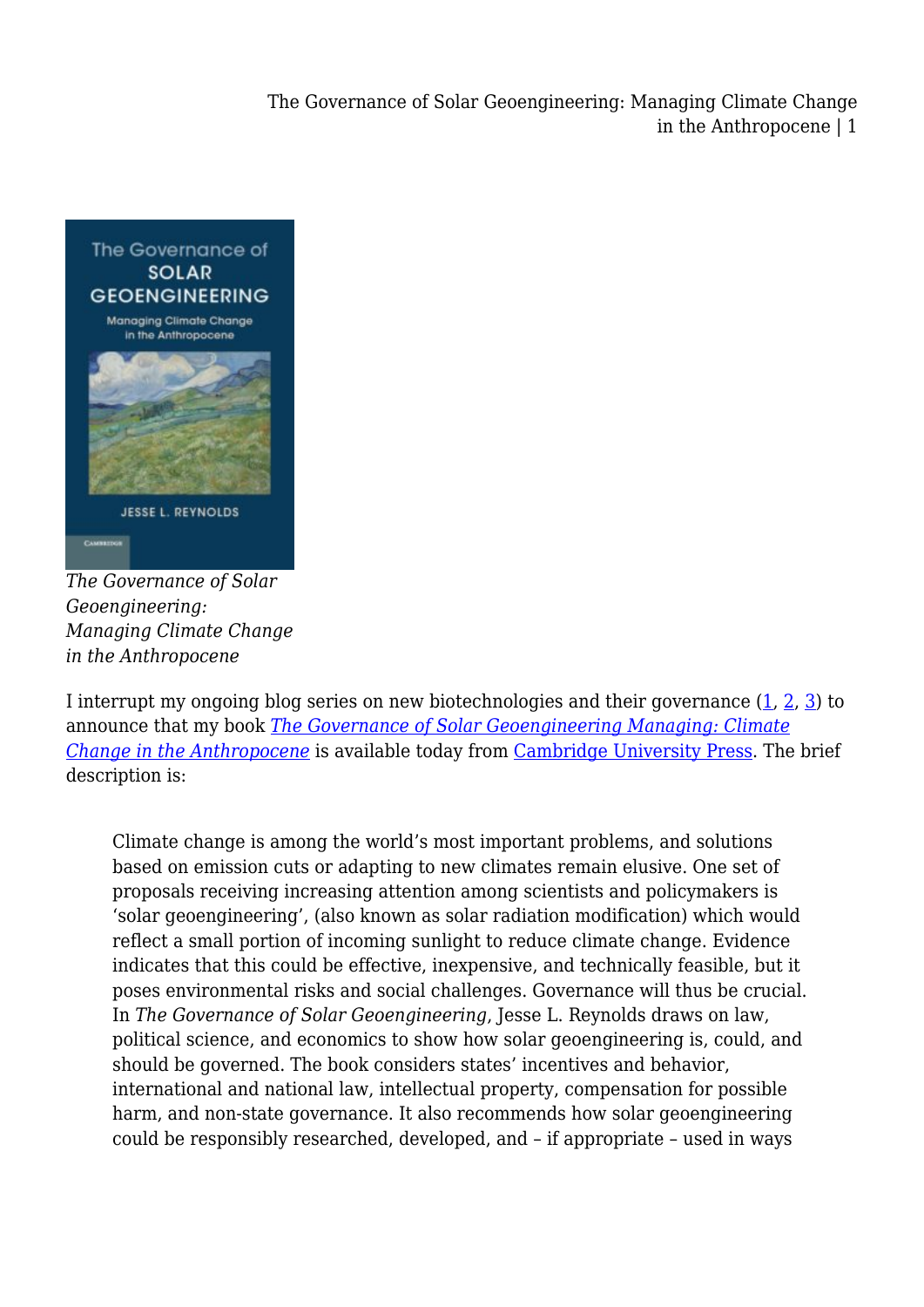that would improve human well-being and ensure sustainability.

[Daniel Bodansky](https://isearch.asu.edu/profile/1527075) — Regents' Professor at Arizona State University and author of *The Art and Craft of International Environmental Law* — calls it "the go-to guide to solar geoengineering governance. Sober, balanced, and comprehensive – essential reading for proponents and skeptics alike."

My primary purpose is to offer an overview of the stakes, challenges, and opportunities of solar geoengineering and its governance. That word "governance" is broader than "law," including the diverse ways in which we intentionally guide behavior toward goals — thus my somewhat interdisciplinary approach. Although there are a few monographs on (solar) geoengineering, I believe this one fills a gap in its breadth and approach.

While the volume does not advance a singular argument, it does have two take-home messages. First, we — scholars, lay people, advocates, decision-makers — need to take solar geoengineering and its governance seriously. It is hard to argue that we can expect emissions cuts, negative emissions, and adaptation to be enough to prevent dangerous climate change impacts. Solar geoengineering could complement these but raises governance challenges. Second, despite [claims to the contrary](http://politybooks.com/bookdetail/?isbn=9780745682051&subject_id=9), solar geoengineering can be governed. Although some of the challenges are serious, on closer examination many are less so than they may initially seem and more akin to other reasonably well governed phenomena.

I found writing the final substantive chapter — "A Path Forward" — to be the most rewarding and challenging. I have been [writing on the governance of geoengineering for](http://jreynolds.org/publications/) [about eight years](http://jreynolds.org/publications/), yet I had never put forth much detail on how this could be done. I realized that the book would be somewhat incomplete without such specificity. I thus offer what I believe to be a feasible path forward, dividing governance into stages of solar geoengineering's small-scale research, large-scale outdoor research, and operational use.

Regarding my choice of cover image, which is [Landscape from Saint-Rémy by van Gogh,](https://artsandculture.google.com/asset/landscape-from-saint-r%C3%A9my/AQGubXY-kY8jSg) I wanted to emphasize why solar geoengineering is being considered and researched. For me, the primary reason is to protect people. The image has a few buildings as well as wheat fields. (Agriculture is the human activity that is most sensitive to climate change.) A second reason is the natural world, visible in the mountains. What's more, the clouds in the sky point toward how solar geoengineering might operate. Also, I spend most of my time in the Netherlands, van Gogh's home country.